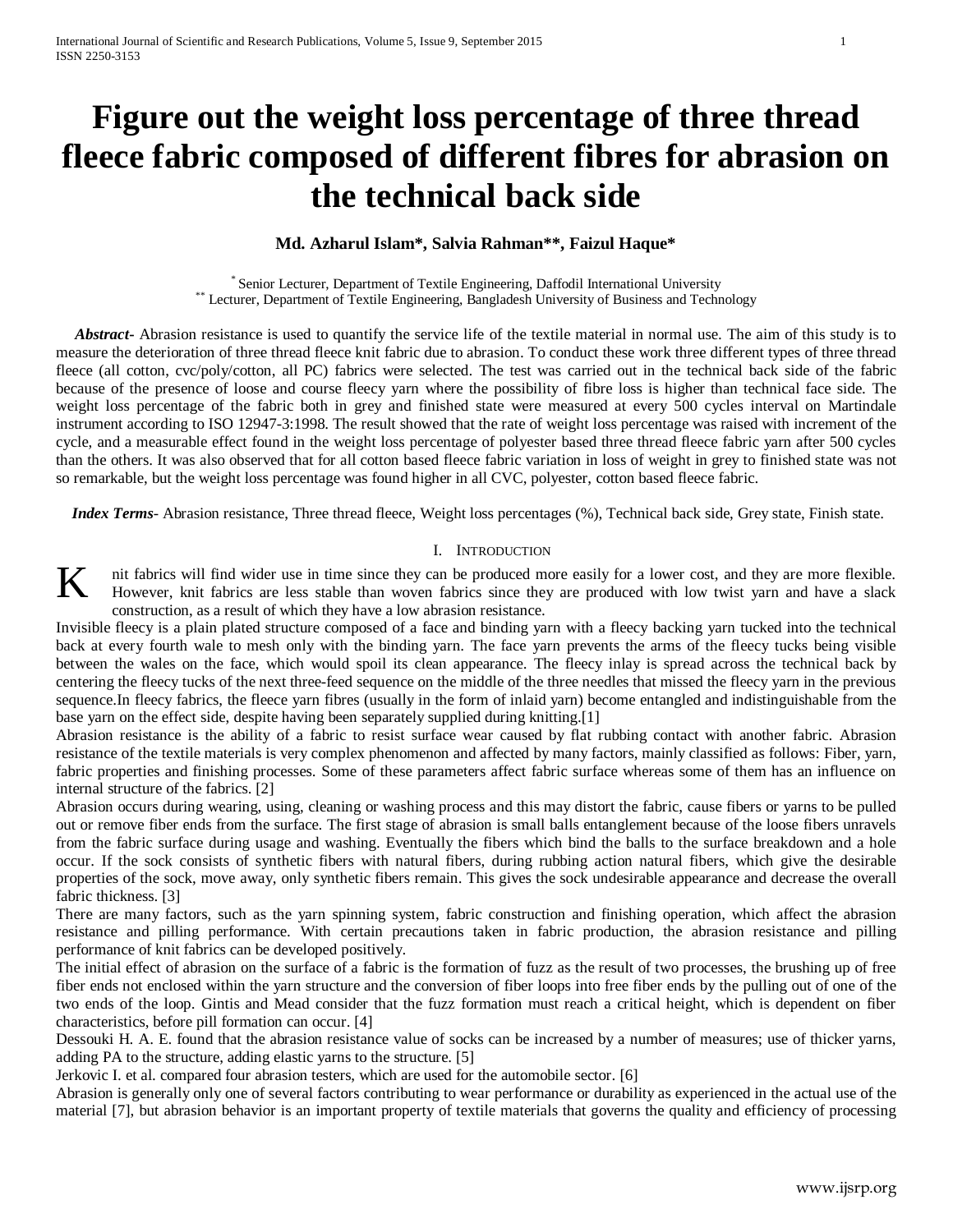and the performance of products [8]. Abrasion is the mechanical deterioration of fabric components by rubbing them against another surface [9]. Therefore it is affected by many factors in a very complex, and as yet little understood manner [10].

The Martindale tester is used for both the abrasion, pilling resistance of fabrics, and straight line test by adjusting three moving parts, each one has three setting levels; making twenty seven paths possibilities. According to the standards there are only three types of motion to perform different tests. Therefore the aim of Kotb N. A. et al [11] study is to evaluate the effect of other setting possibilities on abrasion behavior.

Akaydin M. et al. [12] determined the effects of dyeing, knit construction and the thread yarn production type on the abrasion resistance and pilling performance of jersey and interlock fabrics were produced from 100% cotton ring and compact yarns.

Rashid M.R. et al. [13] investigated the abrasion resistance and seam stretchabilty of knitted fabrics using ring and compact spun yarn on three different knitting structures single jersey, rib and interlock were produced from these yarns.

Jerkovic I.et al. [14] compared three abrasion tests with different abrasive elements using car seat upholstery structures.

## II. EXPERIMENTAL DATA

100% Cotton, Cotton/polyester/cotton, 100% Polyester, CVC/polyester/cotton, CVC/polyester/CVC and Cotton/Polyester/CVC fibers are mostly used in fleece. So in this research, the effect of commonly used fibers to abrasion resistance was investigated. For this purpose the specifications of selected specimens shows in Table (1)

### **Table 1: Selected yarn for experiment**

| Material             | Yarn count                                        |
|----------------------|---------------------------------------------------|
| 100\% Cotton         | $30s/30s/12s$                                     |
| 100% PC              | $34\frac{\frac{1}{3}}{22}\left(52\% 48\% \right)$ |
| CVC/polyester/cotton | $30^{\circ}$ (60% 40%)/75D/20 <sup>s</sup>        |

Samples were prepared on a 34"X20G JIUNN LONG, Taiwan fleece circular knitted machine in Micro Fiber Group Ltd. Each sample was made 5kg.Specimen for grey abrasion test was separated and rest of the samples was sent for dyeing and finishing. Standard dyeing and finishing process was followed for average color and finished specimen was ready for abrasion resistance test. In this study, abrasion resistance values were measured on the basis of weight loss percentage by using Martindale instrument

according to ISO 12947-3:1998 with the standard load 9kpa. [15]

After performing all the testing the following table was generated and tabulated:

**Table 2: Weight loss percentages (%) of three thread fleece fabric (without brush)**

| Yarn type       | Wt loss % after 500<br>cycle |                  | Wt loss % after<br>1000 cycle |                   | Rate of<br>increase                             | Rate of<br>increase                                        |               | Wt loss % after<br>1500 cycle | Rate of<br>increase                                  | Rate of<br>increase                                     |
|-----------------|------------------------------|------------------|-------------------------------|-------------------|-------------------------------------------------|------------------------------------------------------------|---------------|-------------------------------|------------------------------------------------------|---------------------------------------------------------|
|                 | Grey-<br>500                 | Finished-<br>500 | Grey-<br>1000                 | Finished-<br>1000 | of wt<br>$loss\%$<br>(Grey<br>500-grey<br>1000) | of wt<br>$loss\%$<br>(finish<br>$500 -$<br>finish<br>1000) | Grey-<br>1500 | Finished-<br>1500             | of wt<br>$loss\%$<br>(Grey<br>1000-<br>grey<br>1500) | of wt<br>$loss\%$<br>(finish<br>500-<br>finish<br>1000) |
| All Cotton      | 1.81                         | 1.72             | 2.01                          | 1.93              | 0.11                                            | 0.12                                                       | 2.24          | 2.19                          | 0.11                                                 | 0.13                                                    |
| CVC/Poly/Cotton | 1.22                         | 0.66             | 1.71                          | 0.97              | 0.40                                            | 0.47                                                       | 2.21          | 1.27                          | 0.29                                                 | 0.31                                                    |
| All PC          | 0.81                         | 0.72             | 2.05                          | 1.73              | 1.53                                            | 1.40                                                       | 2.40          | 2.07                          | 0.17                                                 | 0.20                                                    |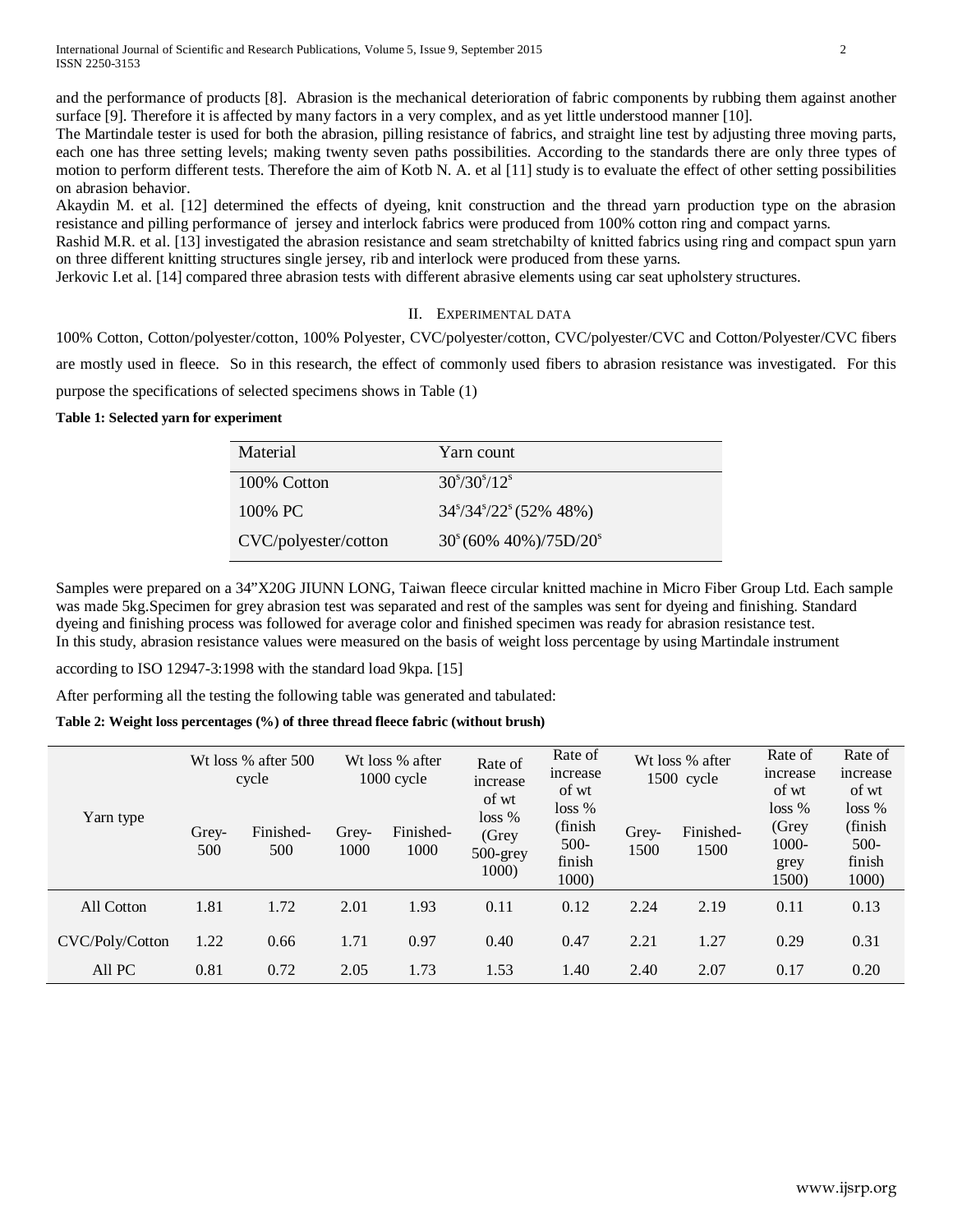

III. RESULTS AND DISCUSSIONS

Graph 1: Weight loss percentages (%) of three thread fleece fabric (without brush) in grey state.



Graph 2: Weight loss percentages (%) of three thread fleece fabric (without brush) after finishing



Graph 3: Weight loss percentages (%) of three thread fleece fabric (without brush) in case of all cotton yarn



Graph 5: Weight loss percentages (%) of three thread fleece fabric (without brush) in case of all PC yarn



Graph 4: Weight loss percentages (%) of three thread fleece fabric (without brush) in case of CVC yarn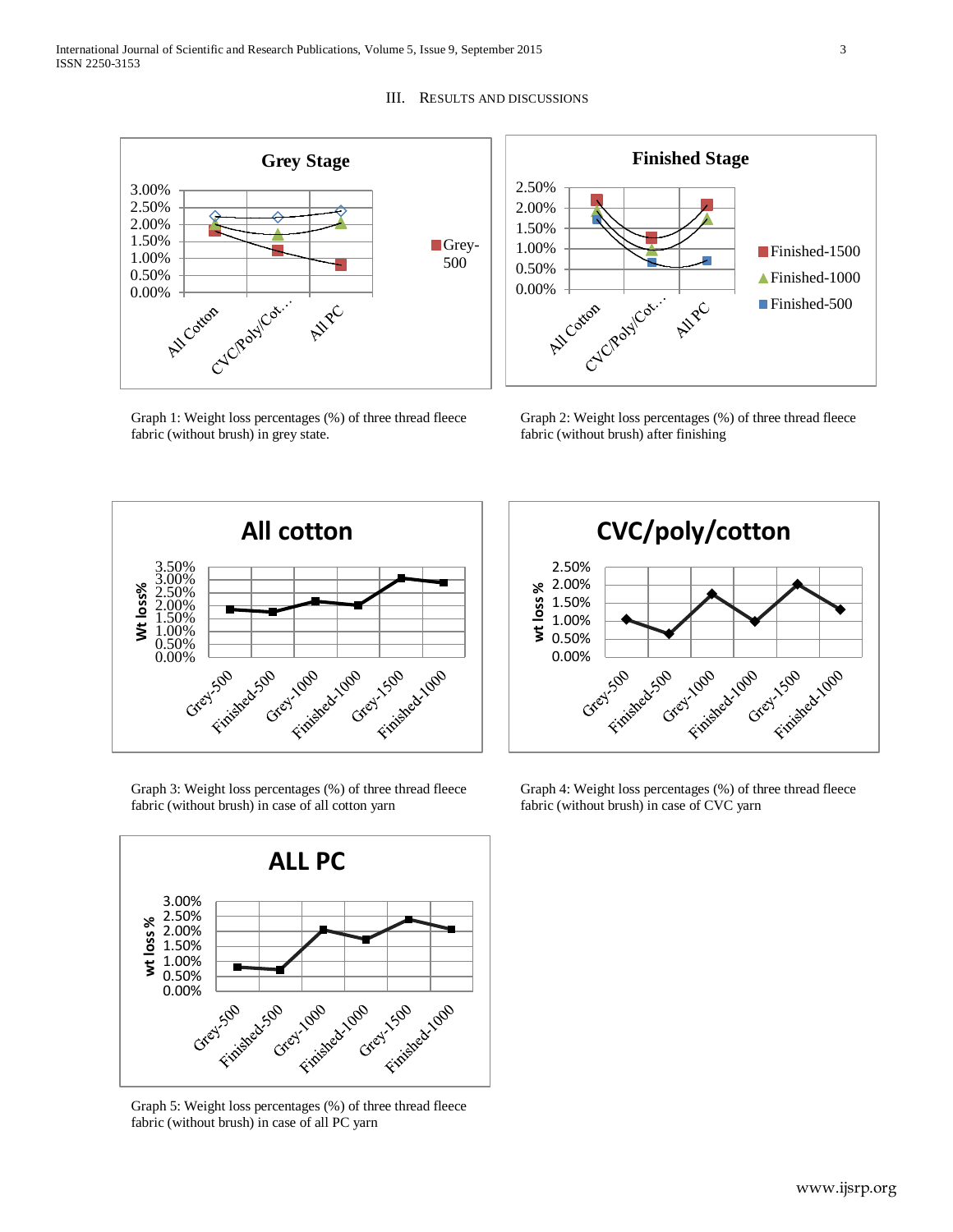Above illustrated table 2 and Graph 1 and 2 it clearly indicate that the weight loss percentage of fleece fabric is increased with the increase of cycle number for all fabric in both grey and finished state. And it is maximum at 1500 cycle. Very interesting fact was found for all polyester based three thread fleece fabric that is weight loss percentage after 500 cycles is very low in compare with all cotton based fleece fabric. But after 1000 cycles and 1500 cycles it shows very similar values like all cotton based fleece fabrics. A remarkable change in the rate of weight loss percentage increase is found in between 500 to 1000 cycle for PC fleece fabric as compared with others. The reason behind it may be the higher strength in polyester fibre, higher cycle is required for its deterioration. From the illustrated table 1, it is also shown that in 500 cycles with the increase of polyester in fabric the rate of weight loss percentage is not raised. For all cotton it is 1.81%,for cvc/poly/cotton 1.22%, and for 0.81%.But after 500 cycle, the rate of weight loss percentage is raised with the increase of polyester percentage in the fabric. And this percentages reach at 2.40% after 1500 cycles for polyester based fleece fabric which is very much higher than cotton(2.24% after 1500 cycles) and cvc ( 2.21% after 1500 cycles) and it is shown on table 1,chart 1.

From the table 2 and graph 3,4and 5, it is also observed that after finishing of the fabric weight loss percentages of every sample is lower than its grey stage. But in case of CVC /polyester/cotton threaded fleece fabric; grey to finish weight loss percentage is very much measurable. 100% Cotton based three thread fleece fabric maintains very uniform weight loss percentages after every 500 cycles for both grey and finish state. In case of polyester based fleece fabric, weight loss percentage is approximately same for both grey and finished state at 500 cycles. But after that it shows higher weight loss percentage in grey state than finished state.

### IV. CONCLUSION

In this study, the results of abrasion resistance on the basis of weight loss percentage of three thread fleece fabric varied with the number of cycle, fibre composition and different state were analyzed. The summary of this observation was that higher number of cycle raise the deterioration effect on the fabric surface and enfeebles the yarn. Polyester based three thread fleece showed lower abrasion resistance after 500 cycles and a remarkable change in the rate of weight loss percentage is observed in between 500 to 1000 cycles. Also the results showed that the weight loss percentage in grey state was higher than the finished state for all fabric. The presence of high polyester fibre in the fabric show higher abrasion resistance than cotton based fleece fabric because of its higher strength.

#### ACKNOWLEDGMENT

The authors are really grateful to Micro Fibre Group, Narayangonj, Dhaka for giving the opportunity to conduct the research work by arranging the fabric and also thankful to the testing Lab of Daffodil International University for supporting to perform the required test.

#### **REFERENCES**

[1] D. J. Spencer, Knitting Technology, 3rd Edition, Woodhead publishing Limited, Cambridge, England, pp: 161-163.

[2] A. M. [Manich,](http://trj.sagepub.com/search?author1=A.+M.+Manich&sortspec=date&submit=Submit) M. D. de [Castellar](http://trj.sagepub.com/search?author1=M.+D.+de+Castellar&sortspec=date&submit=Submit) R. M. [Saurí,](http://trj.sagepub.com/search?author1=R.+M.+Saur%C3%AD&sortspec=date&submit=Submit) R. A. L. [Miguel,](http://trj.sagepub.com/search?author1=R.+A.+L.+Miguel&sortspec=date&submit=Submit) A. [Barella,](http://trj.sagepub.com/search?author1=A.+Barella&sortspec=date&submit=Submit) "Abrasion Kinetics of Wool and Blended Fabric", Textile Research Journal, Vol.71, no: 6 (2001), pp. 469-474.

[3] S. J. Kadolph. (2007), Quality Assurance for Textiles and Apparel, ISBN: 156367-144-1, Fairchild Publication.

[4] D. [Gintis.](http://trj.sagepub.com/search?author1=Daniel+Gintis&sortspec=date&submit=Submit) and E. J. [Mead,](http://trj.sagepub.com/search?author1=Edward+J.+Mead&sortspec=date&submit=Submit) "The Mechanism of Pilling", Textile Research Journal, Volume: 29, No: 7, (1959) pp: 578-585.

[5] H. A. El-Dessouki, "A Study on Abrasion Characteristics and Pilling Performance of Socks", International Design journal Volume: 4 Issue: 2, pp: 229-234.

[6] I. Jerkovic, J. m. Pallares, X. Capdevila, "Study of the abrasion resistance in the upholstery of automobile seats," AUTEX Research Journal, Vol. 10, No1, March 2010 © AUTEX, pp:14-20

[7] ASTM D4966-98, Standard Test Method for Abrasion Resistance of Textile Fabrics (Martindale Abrasion Tester Method), Annual Book of ASTM Standards, vol. 7(1985), Textiles, Philadelphia.

[8] Y. H. [Jeon,](http://link.springer.com/search?facet-creator=%22Youn+Hee+Jeon%22) W. Y. [Jeong,](http://link.springer.com/search?facet-creator=%22Won+Young+Jeong%22) J. W. [Park,](http://link.springer.com/search?facet-creator=%22Jung+Woo+Park%22) S. K. [An,](http://link.springer.com/search?facet-creator=%22Seung+Kook+An%22) "The Mechanical Properties and Abrasion Behavior of Warp Knitted Fabrics for Footwear, Fibers and Polymers", Vol.4, No.4 (2003), pp.151-155

[9] [K. H. Kubra,](http://www.fibtex.lodz.pl/author669,Kaynak%20Hatice%20Kubra.html) [T. Mehmet](http://www.fibtex.lodz.pl/author1281,Topalbekitoglu%20Mehmet.html) , "Influence of Fabric Pattern on the Abrasion Resistance Property of Woven Fabrics", Fibers & Textiles in Eastern Europe, ,Vol. 16, No. 1 (66), January / March (2008), pp.54-56

[10] [C. Yahya,](http://www.fibtex.lodz.pl/author325,Can%20Yahya.html) "Pilling Performance and Abrasion Characteristics of Plain-Weave Fabrics Made from Open – End and Ring Spun Yarns", Fibers & Textiles in Eastern Europe Vol. 16, No. 1 (66), January / March (2008), pp. 81-84.

[11] N. A. Kotb, Z. M. A. Megeid," Evaluation of Abrasion Behaviour of Knitted Fabrics under Different Paths of Martindale Tester" Journal of American Science, Volume:7, no:7 (2011), pp:164-169

[12] [A. Muhammet](http://www.fibtex.lodz.pl/author1696,Akaydin%20Muhammet%20.html) , [C. Yahya,"](http://www.fibtex.lodz.pl/author325,Can%20Yahya.html) Pilling Performance and Abrasion Characteristics of Selected Basic Weft Knitted Fabrics," FIBRES& TEXTILES in Eastern Europe 2010, Vol. 18, No. 2 (79) pp. 51-54.

[13] M. R. Rashid,F. Ahmed, A. K.Azad, " An Investigation about Abrasion Resistance and Seam Stretch ability Properties of Weft Knitted Fabrics made from Conventional Ring and Compact Spun Yarn," International Journal of Scientific and Research Publications, Volume 2, Issue 3, March 2012, pp:1-6

[14] I. Jerkovic, J.M. Pallarés, M. Ardanuy, X. Capdevila," Abrasive Elements and Abrasion Resistance Tests for Car Seat Upholstery," Journal of Engineered Fibers and Fabrics, Volume 8, Issue 3 (2013), pp:35-41

[15] ISO 12947-3:1998 Determination of the abrasion resistance of fabrics by the Martindale method -- Part 3: Determination of mass loss.

#### **AUTHORS**

**First Author** – Md. Azharul Islam, M.Sc in Textile Engineering, Daffodil International University and maisalim2008@daffodilvarsity.edu.bd